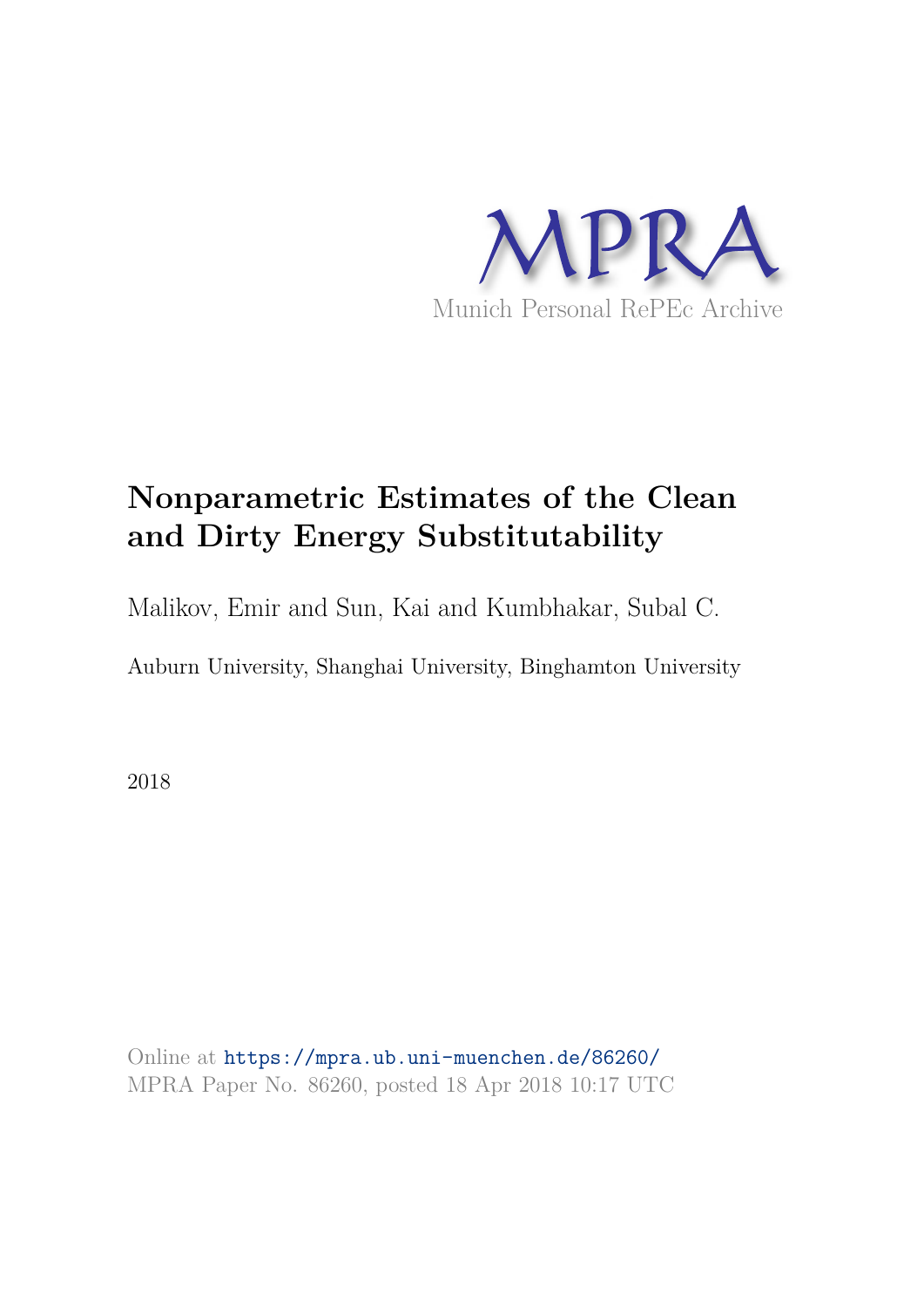## Nonparametric Estimates of the Clean and Dirty Energy Substitutability<sup>∗</sup>

EMIR MALIKOV<sup>1</sup> KAI SUN<sup>2</sup> SUBAL C. KUMBHAKAR<sup>3,4</sup>

<sup>1</sup>Department of Agricultural Economics, Auburn University, Auburn AL, United States <sup>2</sup>School of Economics, Shanghai University, Shanghai, China

<sup>3</sup>Department of Economics, State University of New York at Binghamton, Binghamton NY, Unites States <sup>4</sup>University of Stavanger Business School, Stavanger, Norway

March 14, 2018

#### Abstract

In growth theory, a greater-than-one elasticity of substitution between clean and dirty energy is among key necessary conditions for long-run green economic growth. Using parametric specifications, Papageorgiou et al. (2017) provide first estimates of this fundamentally important inter-energy substitution elasticity. We extend their work by relaxing restrictive functionalform assumptions about production technologies using flexible nonparametric methods. We find that the technological substitutability between clean and dirty energy inputs may not be that strong, especially in the case of a final-goods sector for which the inter-energy elasticity of substitution statistically exceeds one for at most a third of industries/countries. Hence, the favorability of technological conditions for long-run green growth may not be corroborated by the cross-country empirical evidence as strongly as previously thought.

Keywords: aggregate production function, clean and dirty energy, cross-country analysis, elasticity of substitution, environmental policy, green growth

JEL Classification: O44, O47, Q54, Q58

<sup>∗</sup>Email: emalikov@auburn.edu (Malikov), ksun1@shu.edu.cn (Sun), kkar@binghamton.edu (Kumbhakar).

We would like to thank an anonymous referee and Chris Papageorgiou for many helpful comments on the paper. The usual disclaimer applies.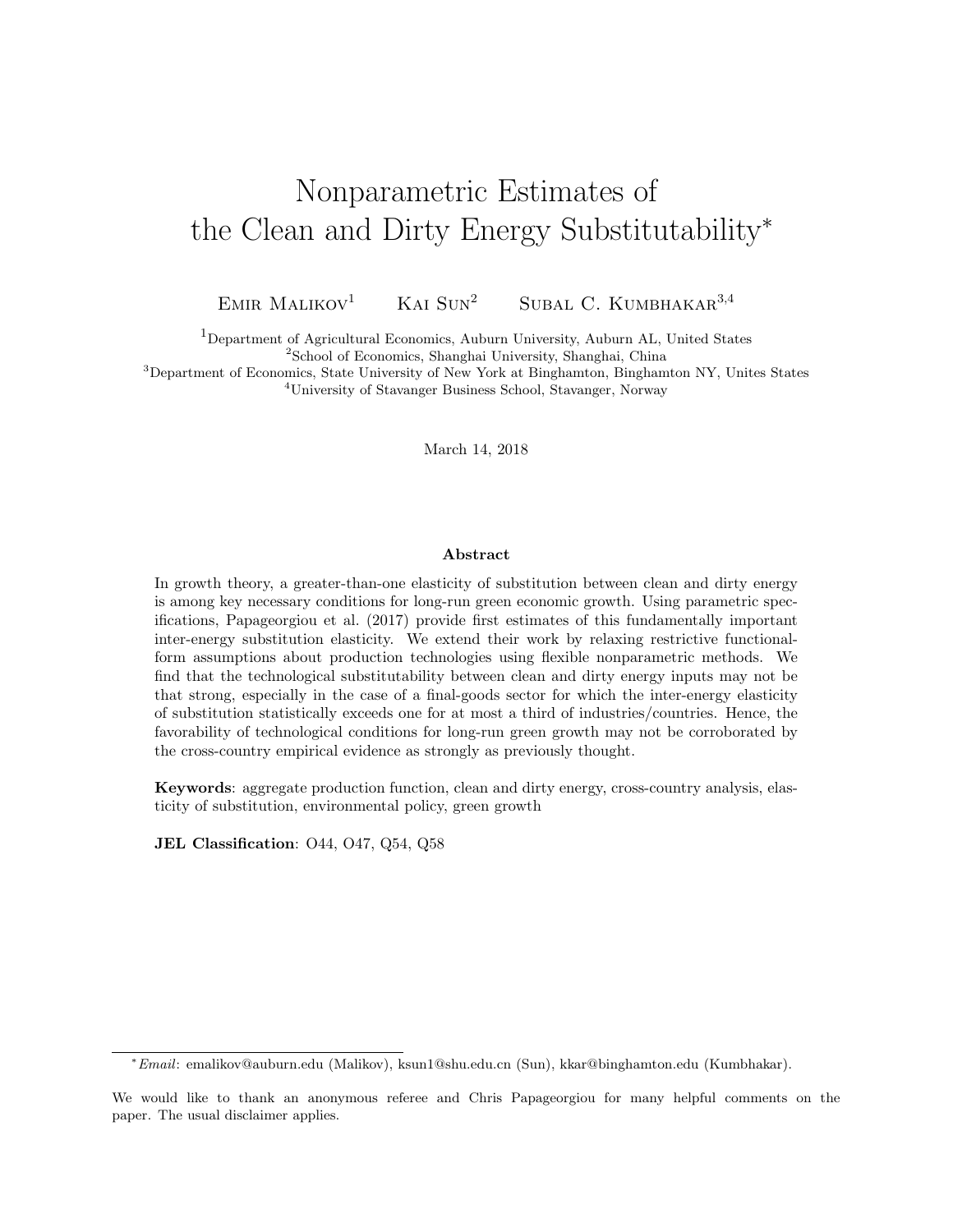## 1 Introduction

In many neoclassical and endogenous growth models (e.g., Acemoglu et al., 2012), a strong technological substitutability between clean and dirty energy sources is one of the key "necessary condition" factors for the sustainable long-run green economic growth. Generally, the feasibility (at least theoretically) of such a long-run green growth directly depends on the substitution elasticity between clean and dirty energy being greater than one regardless of whether the technical change is neutral, directed or absent altogether. Papageorgiou et al. (2017) have recently reported first estimates of this fundamentally important inter-energy substitution elasticity using novel industry-level data from 26 countries during the 1995–2009 period.<sup>1</sup> Under the CES functional-form assumption, they estimate aggregate production functions and find strong evidence that the substitution elasticity between clean and dirty energy inputs is well above one in both the electricity generation and nonenergy final-goods production sectors thereby concluding about favorability of conditions for green growth.

In this paper, we complement Papageorgiou et al.'s (2017) work by taking a fresh look at the robust measurement of the degree of inter-energy substitutability. While desirably parsimonious, their parametric CES specifications may lack sufficient flexibility to adequately model production technologies which could result in biased and misleading findings. Therefore, we employ kernelbased nonparametric methods to estimate aggregate production functions. In doing so, we seek to mitigate potential model misspecification risks inherent in Papageorgiou et al.'s (2017) parametric specifications due to their reliance on a priori assumptions about (i) the functional form of the input-output relationship, (ii) the Hicks-neutral (temporal) technical change, and (iii) the additive time-invariant country/industry heterogeneity. Lastly but not least importantly, by the virtue of using a nonparametric formulation of production technologies, we obtain heterogeneous measures of the substitution elasticity between clean and dirty energy across industries and countries which enables us to test technological favorability of the green growth conditions at the observation level. We also formally test for correct parametric model specification.

### 2 Nonparametric Elasticity of Substitution

In line with Papageorgiou et al. (2017), we estimate separate aggregate production functions for the (single-industry) electricity and (multi-industry) nonenergy sectors. These nonparametric functions are respectively given by (in logs)

$$
\log Y_{it} = f_i \left( \log KC_{it}, \log KD_{it}, D_{T,it} \right) + \epsilon_{it} \tag{2.1}
$$

and

$$
\log Y_{ijt} = h_{ij} \left( \log L_{ijt}, \log K_{ijt}, \log MS_{ijt}, \log EC_{ijt}, \log ED_{ijt}, D_{T,ijt} \right) + \varepsilon_{ijt},\tag{2.2}
$$

<sup>&</sup>lt;sup>1</sup>We use their data available in the *Review*'s data archive.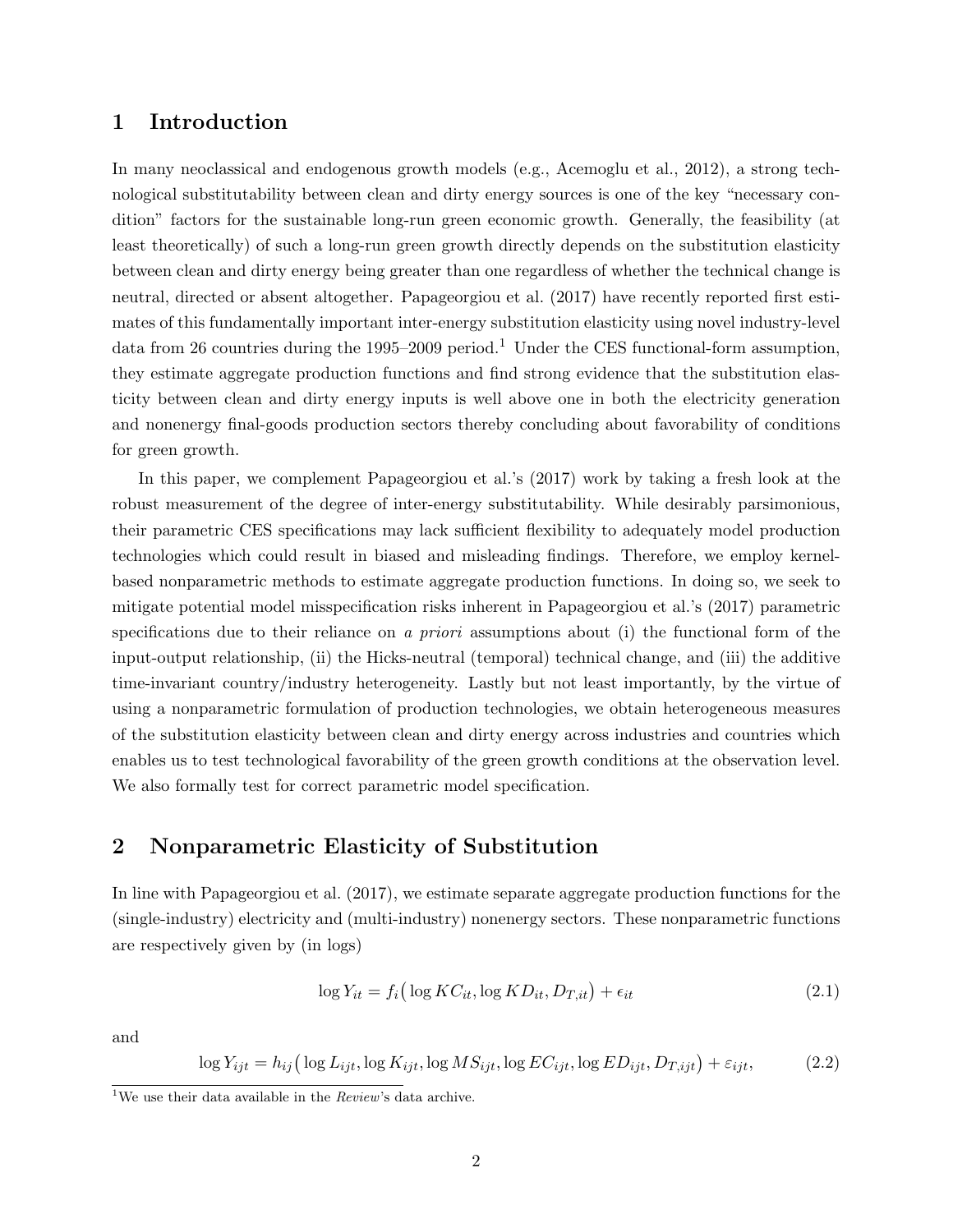where indices i, j and t correspond to the country, industry and year, respectively; and  $D_T$  is an ordered discrete time variable with the rest of (continuous) covariates being defined as in Papageorgiou et al. (2017):  $KC$  – clean energy production capacity,  $KD$  – dirty energy production capacity,  $K$  – physical capital,  $L$  – labor,  $MS$  – intermediate inputs,  $EC$  – clean energy input,  $ED$  – dirty energy input,  $Y$  – generated electricity in (2.1) or the final product value in (2.2).

The above equations are essentially the nonparametric generalizations of those estimated by Papageorgiou et al.  $(2017)$ <sup>2</sup> the CES electricity production function and the CES-in-Cobb-Douglas final-goods production function respectively given by eqs. (4) and (8) in their paper. Not only do our nonparametric specifications in  $(2.1)$ – $(2.2)$  make no functional form assumptions but they are also more flexible because they let the time enter the production function in an unrestricted way thereby allowing both the neutral and input-augmenting technical changes. Furthermore, we relax the assumption about additivity of cross-sectional heterogeneity (customarily modeled as fixed effects) by specifying country/industry-specific nonparametric aggregate production functions  $f_i(\cdot)$ and  $h_{ij}(\cdot)$  which accommodates arbitrary heterogeneity among cross-sectional units.

Unlike in parametric CES specifications, our models  $(2.1)$ – $(2.2)$  do not identify a single elasticity of substitution parameter for clean and dirty energy inputs. To measure the substitutability between the two, we use the popular Allen–Uzawa partial elasticity of substitution (especially suitable for production models with more than two inputs). For a generic production function in levels  $Y = F(X_1, \ldots, X_P)$ , it is symmetrically defined for any two inputs q and  $s(\neq q)$  as

$$
\sigma_{qs} = \frac{\sum_{p=1}^{P} X_p F_p}{X_q X_s} \frac{C_{qs}}{\det \overline{H}} \quad \text{and} \quad \overline{H} = \begin{bmatrix} 0 & F_1 & \dots & F_p \\ F_1 & F_{11} & \dots & F_{1P} \\ \vdots & \vdots & \ddots & \vdots \\ F_P & F_{P1} & \dots & F_{PP} \end{bmatrix},
$$
(2.3)

where  $F_p$  and  $F_{pp}$  are the first- and second-order partial derivatives of  $F(\cdot)$  for  $p = 1, \ldots, P$ ; and  $\overline{H}$ is the bordered Hessian matrix with  $C_{qs}$  denoting the cofactor of its  $F_{qs}$  element. Positive/negative values of  $\sigma_{qs}$  indicate net substitutes/complements. We apply this formula to production functions  $(2.1)$ – $(2.2)$ <sup>3</sup> to compute elasticity of substitution between the clean and dirty energy generation capacity/capital in the electricity sector  $(KC \text{ and } KD)$  and the clean and dirty energy usage in the nonenergy final-goods production sector  $(EC \text{ and } ED)$ , respectively. Importantly, obtained are observation-specific measures of the inter-energy substitutability.

#### 2.1 Estimation and Inference

We rely on recent advances in the generalized kernel regression estimation with mixed data (Racine & Li, 2004) to feasibly estimate country/industry-varying production functions  $f_i(\cdot)$  and  $h_{ij}(\cdot)$  in

 $\overline{a^2}$ Throughout our analysis, we follow their modeling choices (except for the parametric formulation of equations) as closely as feasible.

 ${}^{3}$ By recovering the derivatives of production functions in level from their estimated log-derivatives.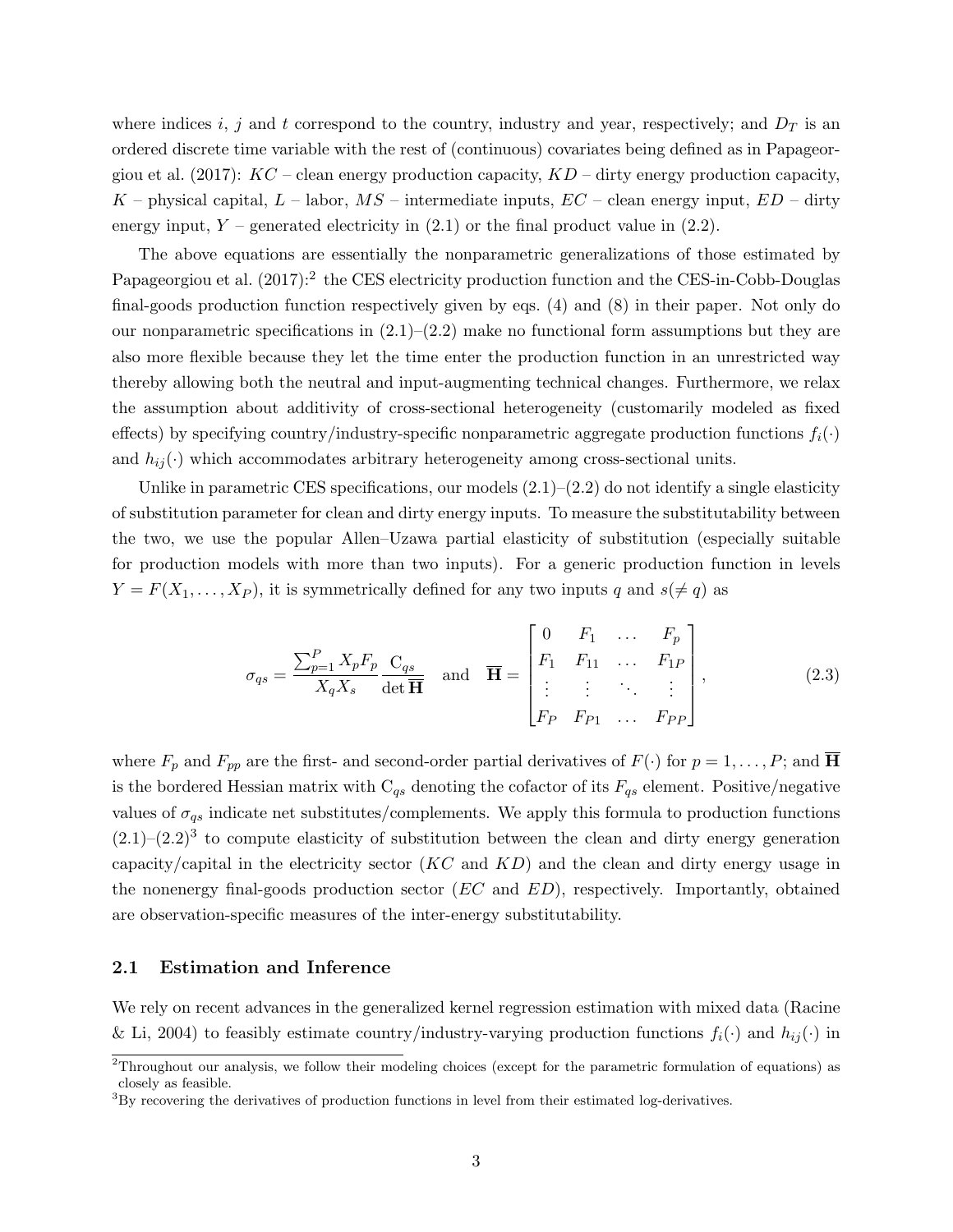$(2.1)$ – $(2.2)$  without the need for sample cell-splitting on the basis of country/industry. Concretely, we model these functions as  $f_i(\cdot) = f(\cdot, D_{I, it})$  and  $h_{ij}(\cdot) = h(\cdot, D_{I, ijt}, D_{J, ijt})$ , where  $D_I$  and  $D_J$  are the unordered discrete variables categorizing countries and industries, respectively. In its spirit, such an approach echoes the estimation of fully saturated models with country and/or industry dummies. However, in practice we do not need to employ such binary indicators of which there are too many; the use of two categorical index variables  $D_I$  and  $D_J$  in the kernel estimation suffices so long as we recognize their *unordered* nature.<sup>4</sup> Further, unlike fully saturated parametric or cell-split nonparametric models, our approach allows using relevant information from "similar" country/industry cells during the estimation.

We estimate nonparametric production functions via local-quadratic fitting which readily yields observation-specific estimates of the first- and second-order gradients necessary to evaluate the Allen–Uzawa substitution elasticities. Essentially, we estimate observation-specific translog production functions. The optimal bandwidths are selected via the data-driven leave-one-cross-section-out cross-validation suitable for panel data.

Although the local-polynomial estimator that we employ is asymptotically normal (Li & Racine, 2007), it is well-known that asymptotic inference for nonparametric estimators is often unreliable in finite samples due to biases as well as the first-order asymptotic theory's poor ability to approximate the distribution of estimators in finite samples (Horowitz, 2001). Bootstrap however provides means not only to reduce the estimator's finite-sample bias (and hence finite-sample MSE) but also to account for higher-order moments in the sampling distribution. In order to conduct statistical inference, we therefore resort to wild residual block-bootstrap<sup>5</sup> which accounts for the panel structure of the data by allowing for the error correlation within cross-sectional clusters. Both models  $(2.1)$ – $(2.2)$  are bootstrapped 499 times to construct percentile confidence bounds<sup>6</sup> for each observation-specific estimate of the elasticity of substitution between clean and dirty energy.

#### 2.2 Model Specification Testing

Besides directly comparing our substitution elasticity estimates to those reported by Papageorgiou et al. (2017), we also formally discriminate between their and our models by means of Ullah's (1985) model specification test. Namely, we test their parametric specifications (the null hypotheses)—the CES electricity production function [eq. (4)] and the CES-in-Cobb-Douglas nonenergy final-goods production function [eq. (8)]—against our respective nonparametric alternatives in (2.1) and (2.2). The test is essentially a nonparametric likelihood-ratio test based on comparison of the restricted and unrestricted models (also see Fan et al., 2001; Lee & Ullah, 2003) with the corresponding residual-based test statistic given by  $T_n = (RSS_0 - RSS_1)/RSS_1$ , where  $RSS_0$  and  $RSS_1$  are the residual sums of squares under the (restricted parametric) null and the (unrestricted nonparametric)

<sup>4</sup>A luxury one cannot afford in a parametric model.

<sup>&</sup>lt;sup>5</sup>A "block" is defined at the country level for the electricity sector and at the country-industry level for the nonenergy sector.

 ${}^{6}$ These percentile confidence intervals may be asymmetric around the point estimate.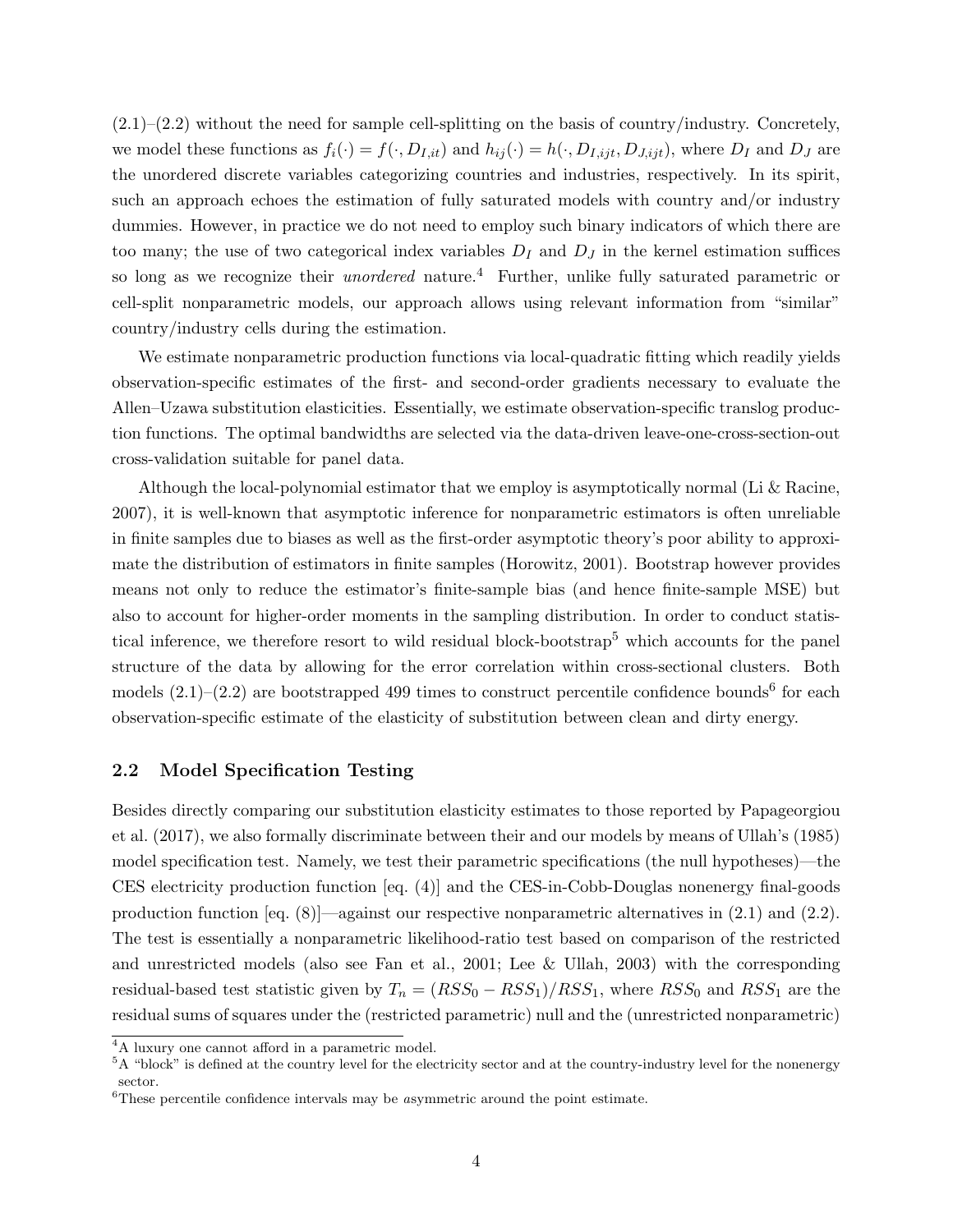| Capital Measure           | Percentiles of Point Estimates |                            |                         |                         |                          | <i>Share of Sample</i> $(\%)$ |       |
|---------------------------|--------------------------------|----------------------------|-------------------------|-------------------------|--------------------------|-------------------------------|-------|
|                           | $_{\rm 10th}$                  | 25th                       | Median                  | 75th                    | 90 <sub>th</sub>         | $\neq 0$                      | >1    |
| Generation Capacity       | $-2.947$<br>$(-3.993, -2.386)$ | 0.059<br>$(-0.002, 1.148)$ | 1.786<br>(1.756, 1.887) | 2.749<br>(2.639, 2.842) | 4.605<br>(4.387, 5.698)  | 88.72                         | 69.23 |
| Apprx. Real Capital Stock | $-0.275$<br>$(-7.247, 1.263)$  | 1.467<br>$(-1.051, 1.865)$ | 1.943<br>(1.500, 2.663) | 3.328<br>(1.963, 4.498) | 5.245<br>(2.479, 10.570) | 54.73                         | 58.58 |

Table 1. Nonparametric Estimates of the Inter-Energy Substitution Elasticity: Electricity Sector

The two-sided 95% percentile block-bootstrap confidence intervals in parentheses. The second-to-last (last) column reports the share of observations for which the point estimates are statistically different from zero (greater than unity) at the 5% significance level using two-sided (one-sided) percentile bootstrap confidence intervals.

Table 2. Nonparametric Estimates of the Inter-Energy Substitution Elasticity: Nonenergy Sector

| Production Function Type | Percentiles of Point Estimates |                                |                         |                         |                         |          | <i>Share of Sample</i> $(\%)$ |
|--------------------------|--------------------------------|--------------------------------|-------------------------|-------------------------|-------------------------|----------|-------------------------------|
|                          | 10th                           | 25th                           | Median                  | 75th                    | 90 <sub>th</sub>        | $\neq 0$ |                               |
| Value Added              | $-2.760$<br>$(-3.138, -2.745)$ | $-0.803$<br>$(-0.831, -0.745)$ | 0.061<br>(0.057; 0.092) | 1.082<br>(1.062, 1.133) | 3.165<br>(2.983, 3.246) | 75.85    | 17.36                         |
| Gross Output             | $-6.655$<br>$(-6.601; -5.901)$ | $-1.821$<br>$(-1.830; -1.639)$ | 0.310<br>(0.283, 0.346) | 2.525<br>(2.432, 2.568) | 7.420<br>(7.120, 7.792) | 77.15    | 29.16                         |

The two-sided 95% percentile block-bootstrap confidence intervals in parentheses. The second-to-last (last) column reports the share of observations for which the point estimates are statistically different from zero (greater than unity) at the 5% significance level using two-sided (one-sided) percentile bootstrap confidence intervals.

alternative, respectively. Intuitively, the test statistic is expected to converge to zero under the null and is positive under the alternative; hence the test is one-sided. To approximate the null distribution of  $T_n$ , we use wild block-bootstrap by resampling residuals from the restricted models.

## 3 Empirical Results

Tables 1 and 2 summarize our nonparametric point estimates of the elasticity of substitution between clean and dirty energy in the electricity and nonenergy sectors, respectively. We estimate the aggregate production technology for each of these sectors twice. In the case of an electricity sector, we use two alternative measures of physical capital  $KC$  and  $KD$ : the net generation capacity and the approximate real fixed capital stock. For the nonenergy final-goods production sector, we first estimate the gross production function and then the value-added production function with the appropriately adjusted output measure and the intermediate input MS omitted from the right-hand side of equation. For details on these empirical specifications, see Papageorgiou et al. (2017).

Our results point to a non-negligible heterogeneity in the degree of substitutability between clean and dirty energy inputs across industries and countries, which can also be vividly seen in Figures 1–2 that plot kernel densities of our inter-energy elasticity of substitution estimates. Nonparametric estimates include both statistically significant and insignificant positive and negative values (shares of significant estimates are reported in the second-to-last columns of Tables 1–2). To facilitate direct comparability of Papageorgiou et al.'s (2017) and our results, we also compute Allen–Uzawa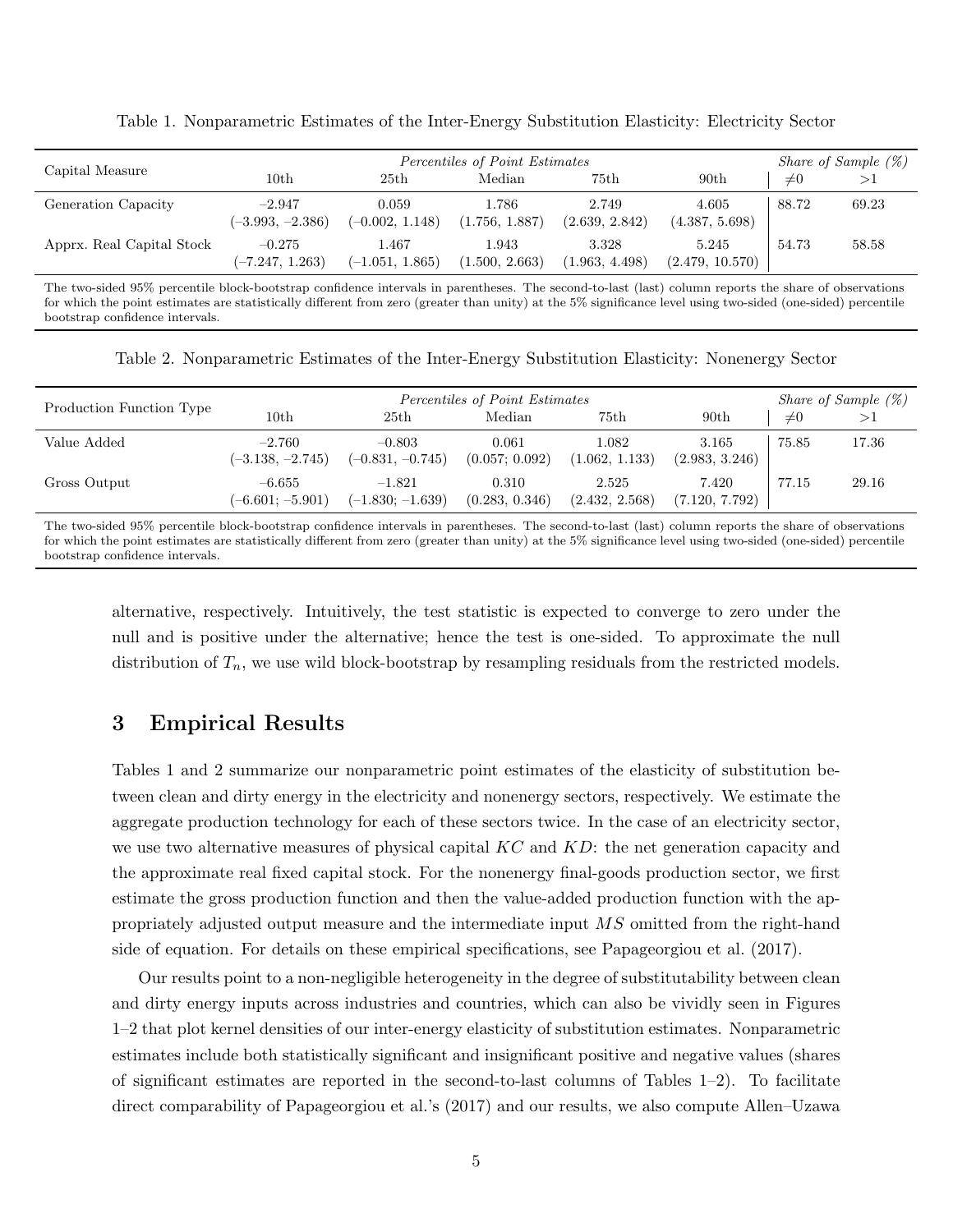

Figure 1. Density of the Inter-Energy Elasticity of Substitution Estimates: Electricity Sector



Figure 2. Density of the Inter-Energy Elasticity of Substitution Estimates: Nonenergy Sector

partial elasticities of substitution between clear and dirty energy implied by their main parametric specifications in eqs. (4) and (8) evaluated at their reported parameter estimates. Expectedly, given Papageorgiou et al.'s (2017) functional choices for production functions, the implied inter-energy partial substitution elasticities are all constant (i.e., same for the entire sample) and, in case of the electricity sector, are equal to the corresponding "σ" parameters reported in their paper. Table 3 summarizes their implied substitution elasticities. From Tables 1–2, our median nonparametric point estimates of the partial elasticity of substitution are in the range of 1.79–1.94 for the electricity generation sector and 0.06–0.31 for the nonenergy sector. While these median estimates are fairly on a par with Papageorgiou et al.'s (2017) fixed parameter estimates for the electricity sector, they are however significantly different in case of the nonenergy final-goods sector, with their implied partial elasticity ranging from 8.2 to 16.6 in contrast to ours that is relatively close to zero.

To allow a more "level playing field" comparison of Papageorgiou et al.'s (2017) and our results, instead of considering quantitative differences in the magnitudes of their parametric and our (more flexible) nonparametric estimates, we rather focus on qualitative differences in the conclusions.<sup>7</sup>

<sup>&</sup>lt;sup>7</sup>As evident from Table 3, Papageorgiou et al.'s (2017) conclusions continue to hold even when focusing on *partial*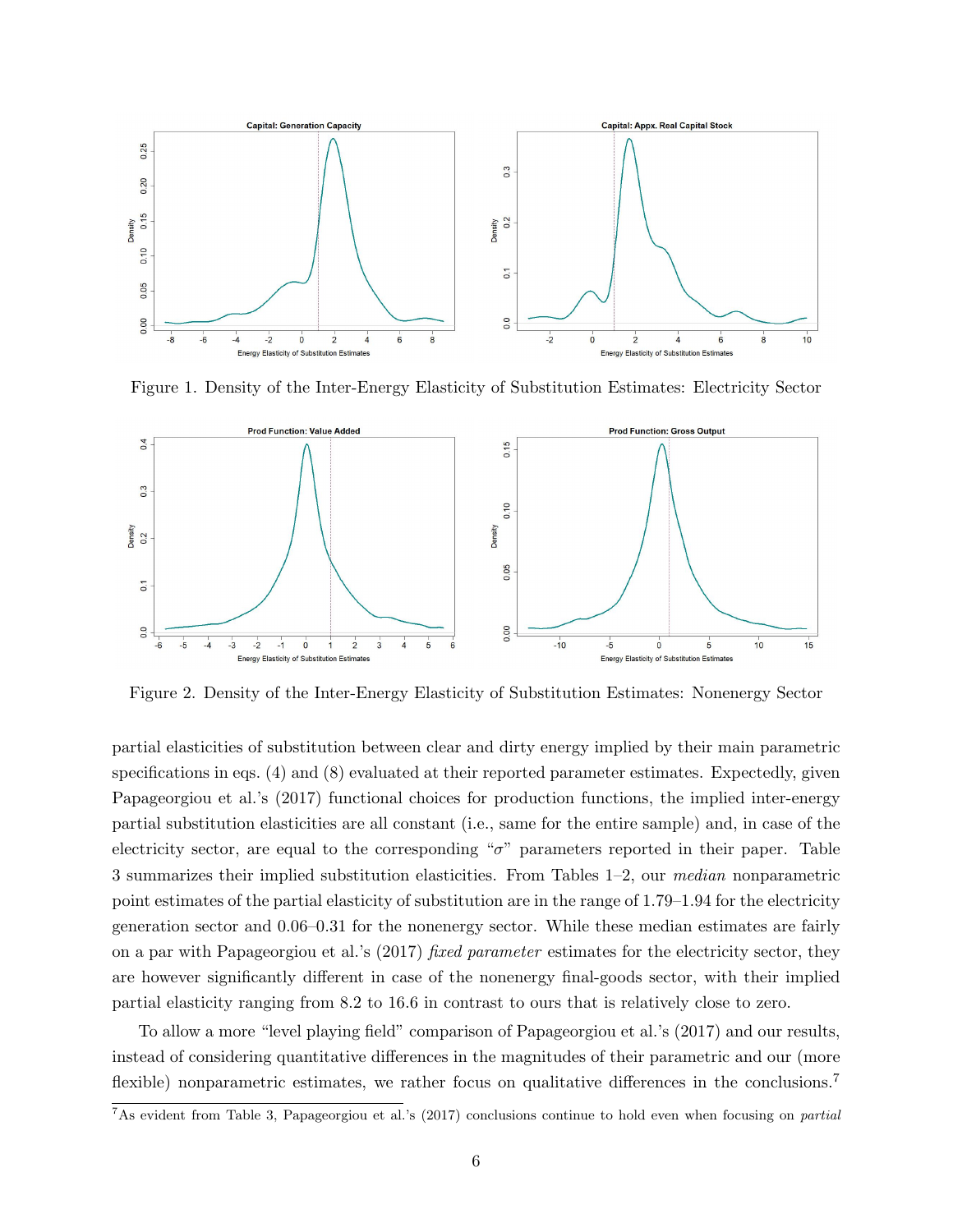| Model                                  | $\sigma$ Elasticity             | Partial Elasticities |
|----------------------------------------|---------------------------------|----------------------|
|                                        | <i>Electricity Sector (CES)</i> |                      |
| Generation Capacity                    | 1.840 / 1.948                   | 1.840 / 1.948        |
| Apprx. Real Capital Stock              | 1.734 / 1.852                   | 1.734 / 1.852        |
| Nonenergy Sector (CES-in-Cobb-Douglas) |                                 |                      |
| Value Added                            | 2.868                           | 8.189                |
| Gross Output                           | 2.888                           | 16.636               |

Table 3. Inter-Energy Elasticity of Substitution Estimates Implied in Papageorgiou et al. (2017)

The " $\sigma$ " parameter is Papageorgiou et al.'s (2017) substitution elasticity measure of choice. Their values are the same as those in the first two columns of Tables 3, 4 and 6 in Papageorgiou et al. (2017). The last column reports the implied Allen-Uzawa partial elasticities.

Specifically, since our ultimate research question of interest is centered on examining the potential for long-run green growth, the possibility of which depends on technological substitution elasticity between clean and dirty energy sources being above one, we primarily aim our attention at testing the latter condition. That is, we formally test if the inter-energy partial elasticity of substitution is statistically greater than one. Given our "greater than" alternative, we reject the null of substitution elasticity being equal one if the corresponding one-sided 95% percentile bootstrap lower bound exceeds unity. We perform such a test at the observation level; the results are reported in the far right columns of Tables 1 and 2. We find that, for the electricity sector, the elasticity of substitution between clean and dirty energy statistically exceeds one for 59–69% of the sample. The results are however less encouraging in the case of nonenergy sector where we find the evidence of a greater-than-one elasticity of substitution for 17–29% of observations only.

Before drawing final conclusions, we also formally test Papageorgiou et al.'s (2017) parametric specifications against our preferred nonparametric ones in  $(2.1)$ – $(2.2)$  using a nonparametric model specification test. Table 4 reports the corresponding bootstrap  $p$ -values. We reject the CES specification of the electricity generation production function at the conventional 5% level when using a net generation capacity proxy for physical capital [Papageorgiou et al.'s (2017) preferred measure for this sector]. In the case of a nonenergy final-goods sector, the evidence against a parametric specification is even more convincing with the  $p$ -values being virtually zero, which helps explain dramatic differences between our partial substitution elasticity estimates for the sector and those implied by Papageorgiou et al.'s (2017) CES-in-Cobb-Douglas specification.

## 4 Concluding remarks

Overall, our results lend strong support in favor of a more flexible nonparametric modeling of aggregate production technologies, especially in the case of a nonenergy final-goods sector. Employing

elasticities.